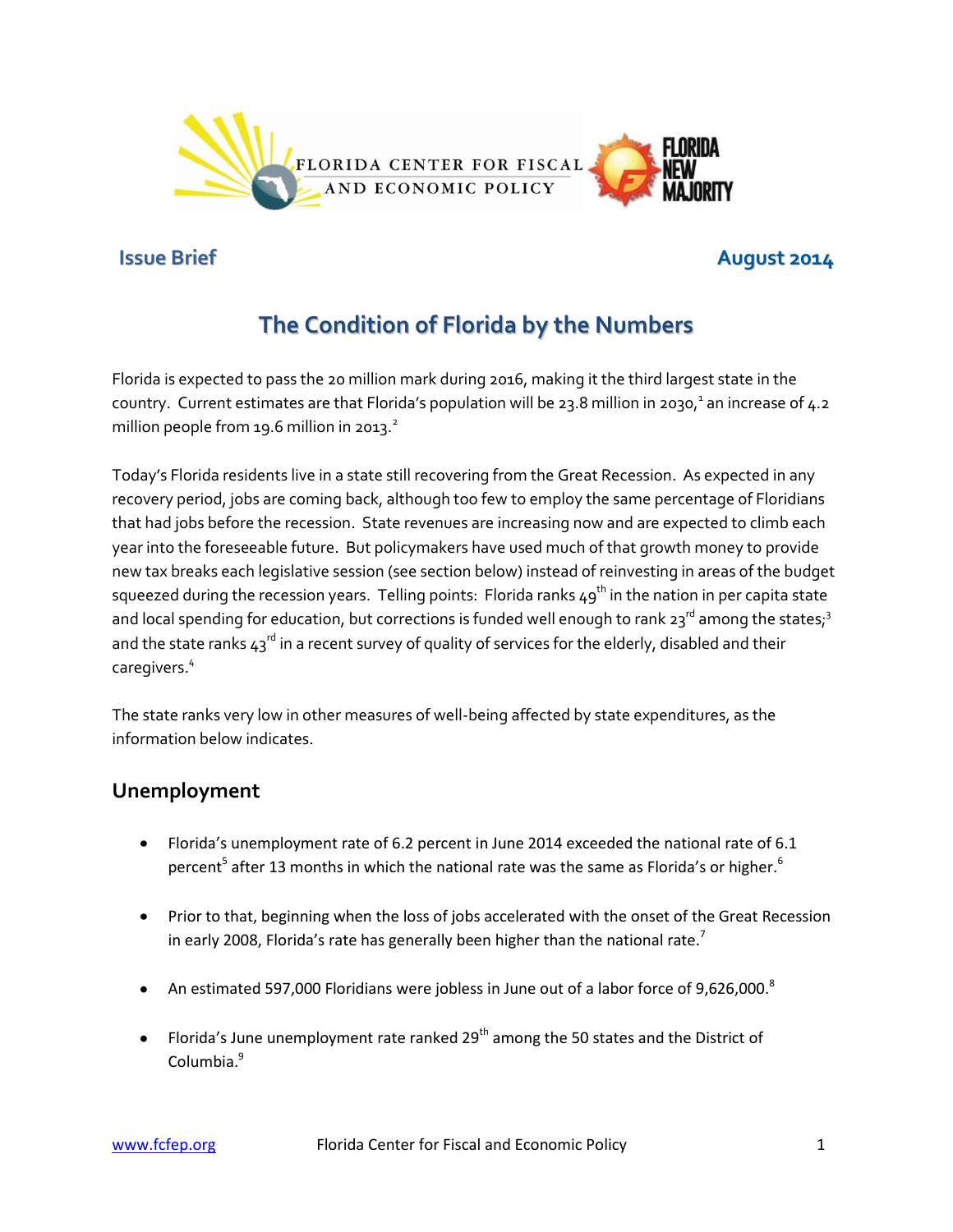- Florida's Department of Economic Opportunity reports that 37,400 jobs were added in Florida in June. $^{10}$  However, state economists say the number of jobs in the state is still 291,000 fewer than at its peak. Recovering those lost jobs will take a long time, particularly since the prime working-age population is increasing by about 3,400 people per month.<sup>11</sup>
- Furthermore, 750,000 new jobs would need to be created for the same percentage of the working population to be employed as at the state's pre-recession peak.<sup>12</sup>

# **Economic Growth**

• In the January-March period, personal income growth in Florida increased by 0.8 percent, the same as the national rate and 23 $^{rd}$  among the states. The state's growth rate in 2013 (2.9 percent) outpaced the nation's (2.6 percent) and ranked 13<sup>th</sup>.<sup>13</sup>

### **Wages and Income**

- The average wage in Florida continues to trail the national rate, and declined further in 2013, to 87.6 percent of the U.S. average wage. $^{14}$
- The median household income in Florida was \$46,071 in 2012, 39<sup>th</sup> in the nation and well below the \$51,017 median for the entire U.S. $^{15}$

#### **Housing Foreclosures**

- The number of Floridians filing for foreclosure during the first half of 2014 was the highest of any state.<sup>16</sup> In May, eight of the 10 metropolitan areas with the country's highest foreclosure filings were in Florida. $^{17}$
- Florida now is third in the rate of non-current mortgages (delinquencies and foreclosures combined). For most of the recession and the months afterwards, Florida ranked first.<sup>18</sup>

#### **Poverty**

Florida's poverty rate is exceeded by only 17 states, data from the U.S. Census Bureau's American Community Service indicates. The number of people living in poverty, as well as those living in deep poverty, has increased since 2000. In 2012, 3,238,581 Floridians lived below the federal poverty level, an increase of 65,125 from 2011.<sup>19</sup> The Florida poverty rate of 17.1 per cent exceeded the national rate of 15.9 percent.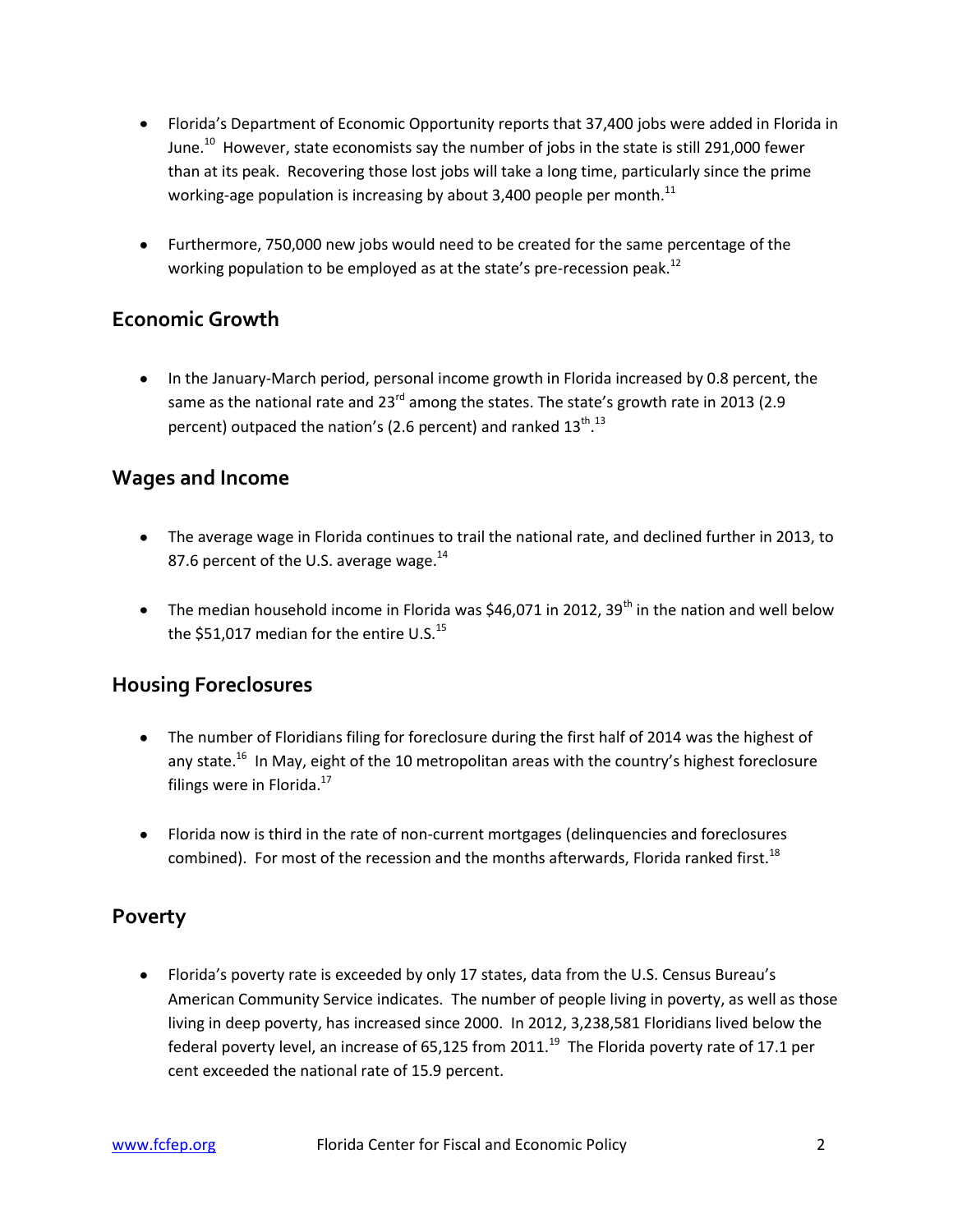- The poverty rate for children under 18 was 25.4 percent in 2012.<sup>20</sup>
- From 2000 to 2012, the number of state residents in poverty grew by 1,251,929 as the poverty rate climbed from 12.8 percent in 2000 to 17.1 percent in 2012. Nationally, the poverty rate increased from 12.2 percent in 2000 to 15.9 percent in 2012.<sup>21</sup> Florida's rate of growth in poverty was exceeded by only 15 states.
- 7.5 percent of Floridians 1,418,025 people lived in deep poverty in 2012, with household incomes of less than 50 percent of the poverty level. That's an increase from 5.5 percent in 2000. (In 2012, the federal poverty level was \$11,170 for a one-person household, \$19,090 for a family of three, and \$23,050 for a family of four.<sup>22</sup> In 2014, the poverty level for a one-person household is \$11,670, \$19,790 for a family of three, and \$23,850 for a family of four.<sup>23</sup>
- Florida is the nation's second most poverty-stricken state, at 19.5 percent, according to the U.S. Census Bureau's supplemental poverty measure in 2012.<sup>24</sup>

### **Income Inequality**

- In 2010, the U.S. Census found that Florida ranked as the fifth-worst state on the GINI Index, a measure of income inequality used by economists to measure the gap between those making most of the income and those making the least. $^{25}$
- Florida ranked third in 2011 in a study measuring the gap between the income of the top 1 percent of Floridians and the bottom 99 percent. In Florida, the top 1 percent earned on average 32.2 times as much as the bottom 99 percent.<sup>26</sup>

# **Health Insurance Coverage**

- About four million Floridians are without health insurance, many studies have found.<sup>27</sup>
- Florida has not expanded Medicaid to 138 percent of the federal poverty level. Over 1 million people would qualify for Medicaid under expansion. Approximately 764,000 have incomes under 100 per cent of the poverty level and therefore fall into the "coverage gap" that makes them ineligible to apply through the health insurance marketplace. In Florida this means that adults below the poverty line with no children living in the household and parents with incomes above 30 percent of the federal poverty level are left out of accessing regular health insurance.
- 77 percent of those left out are adults without dependent children; 59 percent are working families; 46 percent are females; 58 percent of the gap are people of color; 42 percent are black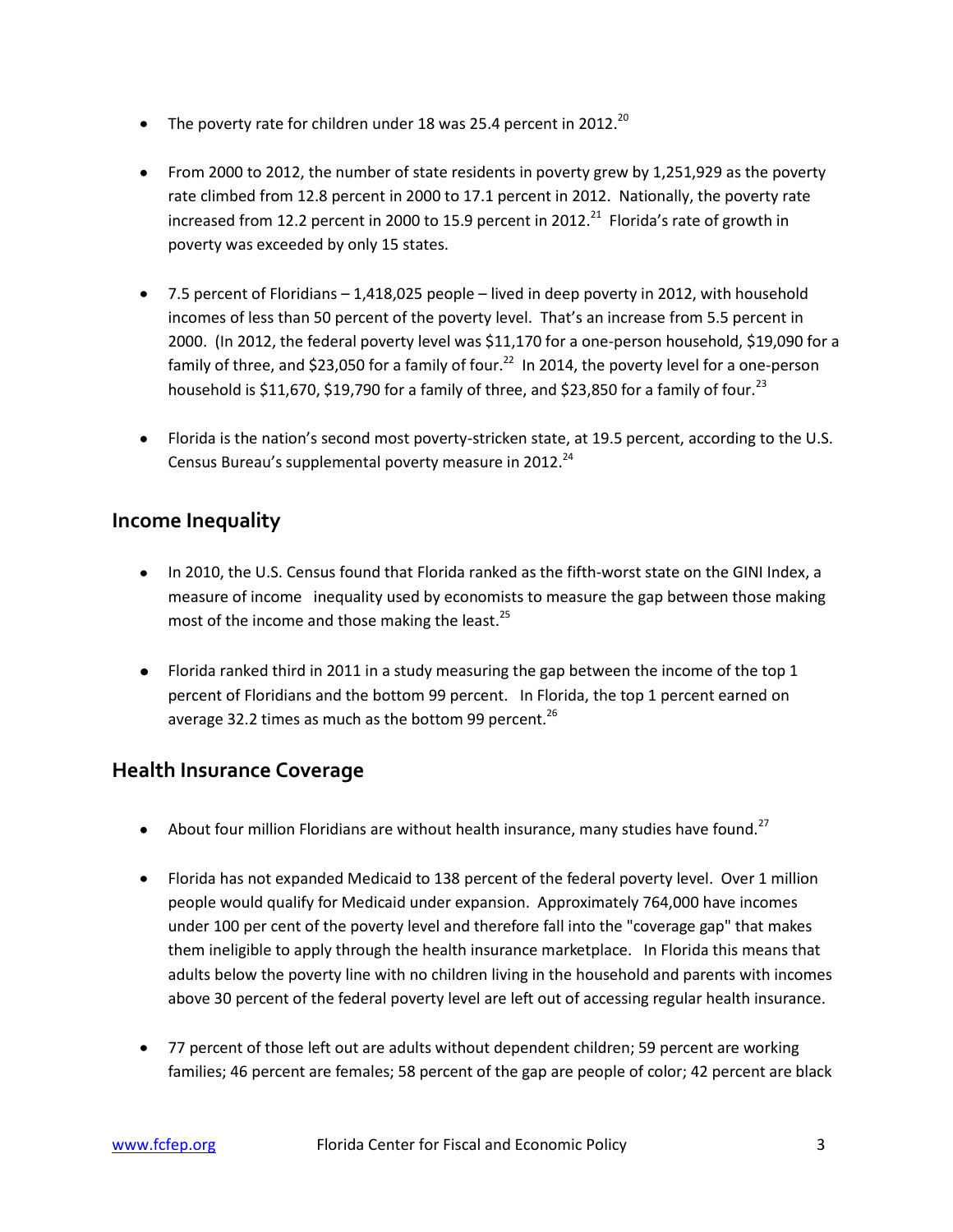adults and 26 percent Hispanic adults.<sup>28</sup> Of nonelderly Latinos in Florida, 36 percent are uninsured, the third-highest rate of uninsured Latinos in the nation.<sup>29</sup>

- As a consequence, Florida ranks  $48<sup>th</sup>$  among the states in the percentage of uninsured residents, at about 20 percent. Only Louisiana, Texas and Mississippi have a higher percentage of residents without health coverage. <sup>30</sup>
- Florida ranks  $51^{st}$  among the states and the District of Columbia in per capita funding received from the Affordable Care Act, forfeiting at least \$300 million in tax revenue (not including the loss of \$51 billion due to failure to expand Medicaid).<sup>31</sup>
- Florida also failed to spend \$400 million of its allotment for Children's Health Insurance, which resulted in a loss of an additional \$220 million in revised funding allocations.<sup>32</sup>
- Enrollment increases in the last few years have reduced Florida's rate of uninsured children, but the states still has the largest percentage of uninsured children of the Southern states (excluding Texas). Despite having a higher per capita income than the other states in the South, 11.4 percent of Florida children remain uninsured. $^{33}$

# **Supports for Long-Term Services for Elderly, Disabled and Family Caregiver**

Florida ranked  $43^{\text{rd}}$  among the states in a report by the AARP examining services that assist older people, adults with disabilities, and their family caregivers. Florida ranked 35<sup>th</sup> in affordability and access to care,  $41<sup>st</sup>$  in choice of setting and provider,  $14<sup>th</sup>$  in effective transitions, 43<sup>rd</sup> in quality of life and quality of care and 40<sup>th</sup> in support of family caregivers.  $34$ 

# **Food Stamps**

• In June 2014, 3,576,433 people in Florida were enrolled in the S.N.A.P. (Supplemental Nutrition Assistance Program), formerly known as food stamps. That number is down slightly from the all-time peak of 3,627,740 in August 2013. The number of S.N.A.P. clients was 1,406,030 in January  $2008.<sup>35</sup>$ 

# **Criminal Justice**

Florida leads the nation in incarceration of young people for misdemeanor offenses due to zero tolerance policies.<sup>36</sup>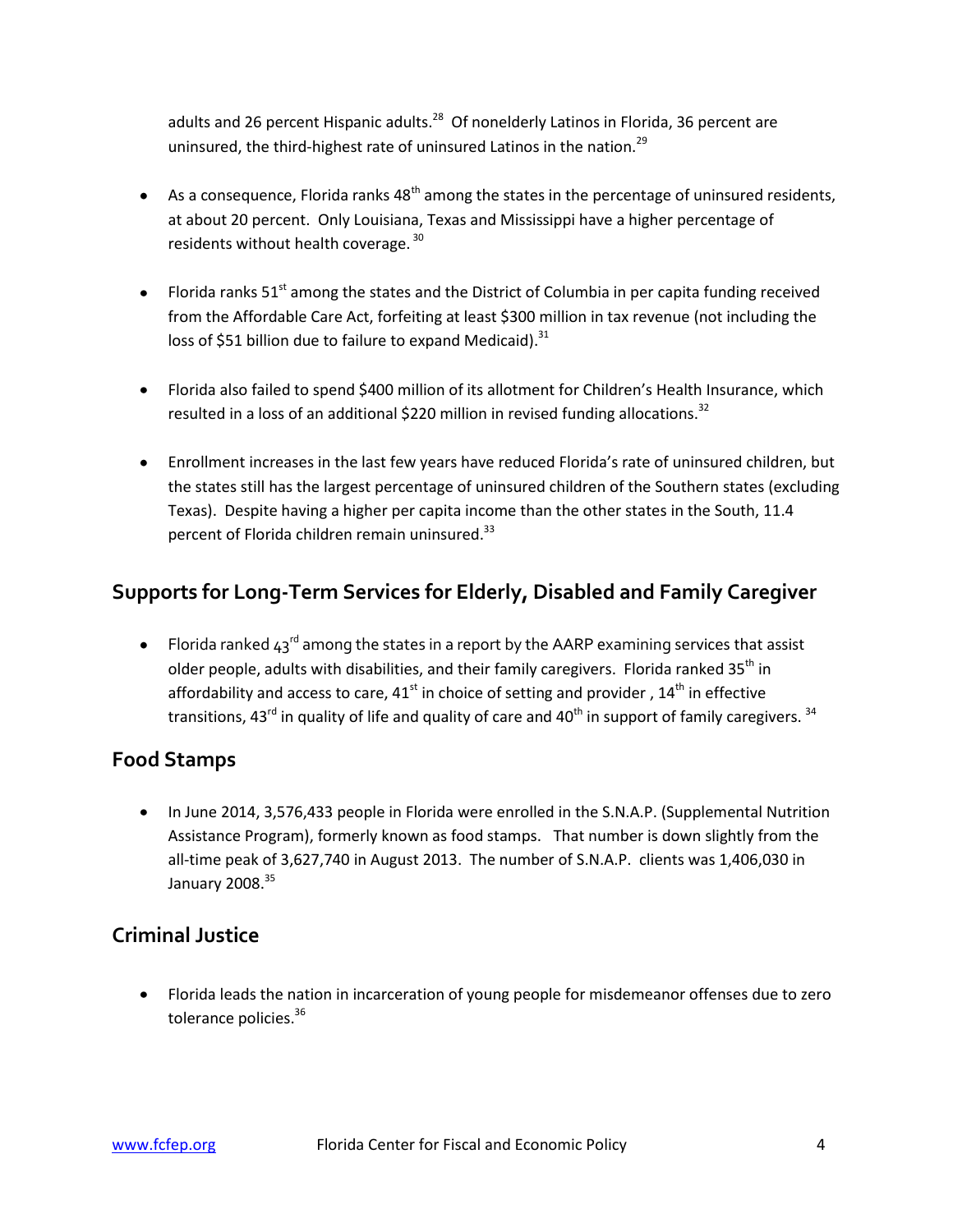Florida transfers more children out of the juvenile system and into adult court than any other state. A recent study shows that more than 60 percent of the children were charged with nonviolent offenses.<sup>37</sup>

#### **Medicaid**

Medicaid clients totaled 3,093,979 in June 2014, an all-time high. The total was 2,835,663 in June 2013. 38

#### **Fairness of Tax System**

Florida's tax system is the second-most regressive in the nation, hitting low- and middle-income Floridians harder than upper-income residents.<sup>39</sup>

#### **State Tax Revenue**

- Florida ranked 50<sup>th</sup> in state tax revenue per capita in 2013 and 48<sup>th</sup> in state tax revenue as a percentage of personal income.<sup>40</sup> These rankings continued a decline from 47<sup>th</sup> and 48<sup>th</sup> in 2012 and 42<sup>nd</sup> and 46<sup>th</sup> in 2011.<sup>41</sup>
- In combined state and local tax revenue per capita, Florida ranked 38<sup>th</sup> in 2011.<sup>42</sup>

#### **Education Expenditures**

Regardless of the measurements and sources used, spending devoted to education in Florida ranks near the bottom of the states.

- $\bullet$  50<sup>th</sup> in percent change in total educational revenue per FTE, 2008-2013.<sup>43</sup>
- $49<sup>th</sup>$  in percent change in K-12 education appropriations per FTE, 2008-13.<sup>44</sup>
- The average salary of public school teachers in Florida in 2011-12 was \$46,504, well below the \$55,389 national average, ranking Florida, 42<sup>nd</sup>.<sup>45</sup>
- Florida's average teacher salary slipped even lower in 2012-13, to 45<sup>th</sup> in the nation. Florida's average was 84 percent of the national average.<sup>46</sup>
- Florida ranked 48<sup>th</sup> in the percentage increase in teacher salaries from 2003-03 to 2012-13.<sup>47</sup>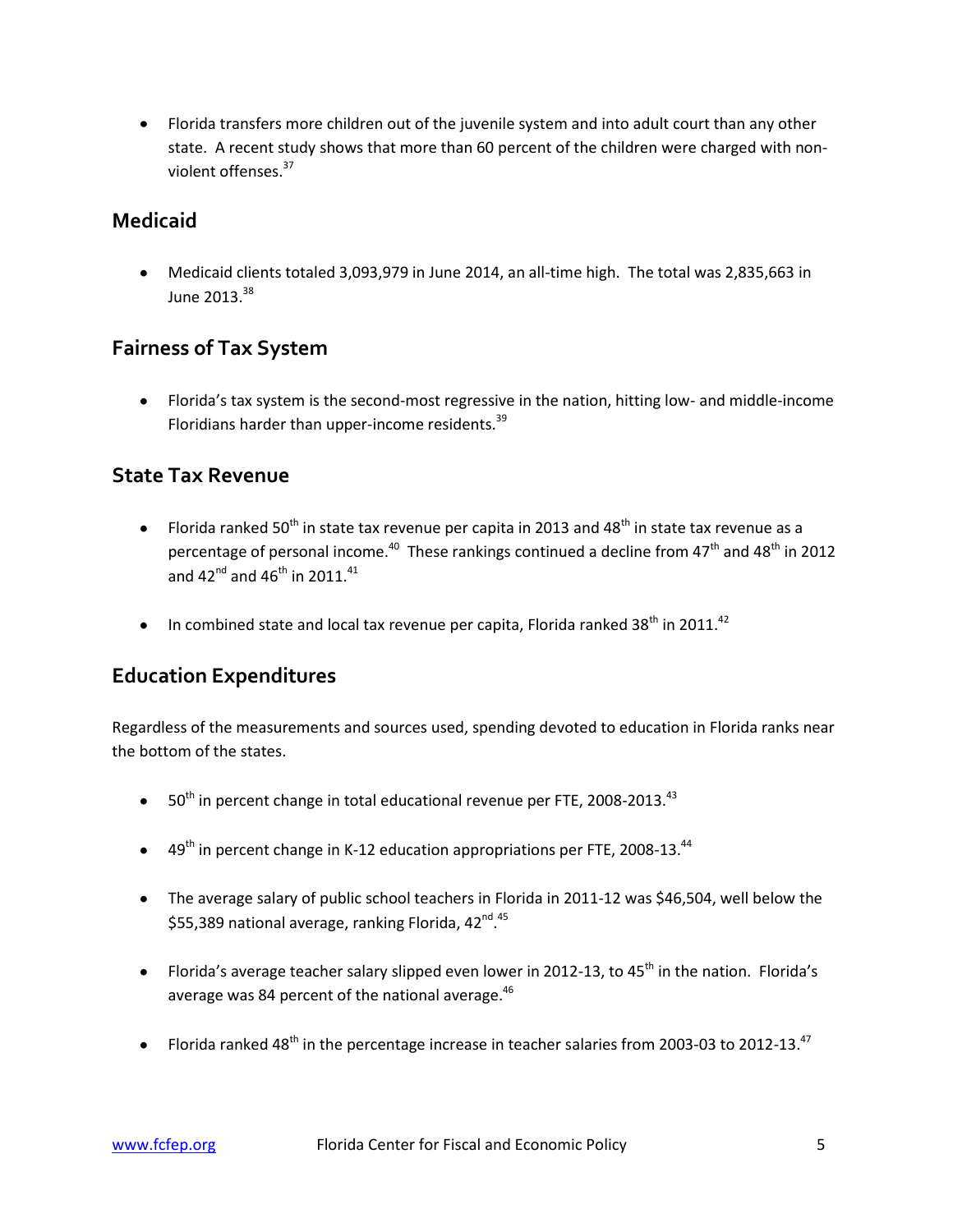- $\bullet$  The state ranked 50<sup>th</sup> in per capita state government expenditures for all education (K-12 and higher ed), 2010-11.<sup>48</sup>
- 46<sup>th</sup> in state government expenditures for all education per \$1,000 of personal income, 2010- $11.<sup>49</sup>$
- Florida ranked 49<sup>th</sup> among the states in per capita expenditures of state and local government for all education in 2010-11.<sup>50</sup> (In comparison, in 2010-11 Florida spent enough on other government responsibilities to rank the state  $8^{\text{th}}$  in per capita state and local expenditures for fire and police protection, 23<sup>rd</sup> for corrections, and 38<sup>th</sup> for highways.)<sup>51</sup>

# **State Employees<sup>52</sup>**

- Florida had the lowest ratio of all states in 2012 in the ratio of state government employees to population in 2012.
- Florida spent the least of all other states on state government employee payrolls per resident in 2012.

#### **Unemployment Insurance**

- Over the 12-month period ending March 31, 2014, Florida's unemployment insurance program paid an average weekly benefit of  $$228.51$  – which ranked  $52<sup>nd</sup>$ , the lowest among all the states plus the District of Columbia and Puerto Rico. That payment replaced 27.6 percent of workers' average weekly wage, 44<sup>th</sup> in the nation. Florida's "exhaustion rate" – the percentage of recipients who drew their final unemployment payment – was 66.2 percent, the highest in the  $U.S.<sup>53</sup>$
- Florida's maximum weekly unemployment insurance payment, \$275, is lower than all but four other states.<sup>54</sup>
- **Because of restrictive unemployment insurance laws enacted by the Florida Legislature in 2011,** only 17 percent of new unemployed insurance applicants actually received benefit payments – 52<sup>nd</sup>, behind every state, the District of Columbia, and Puerto Rico.<sup>55</sup>
- In 2011 the legislature adopted a formula that reduces the maximum number of weeks that benefits can be received from an automatic 26 to 23 with a loss of a week for each .5 percent that statewide unemployment drops. The maximum number of weeks currently is 19, ranking the state 50th among the states and the District of Columbia.<sup>56</sup>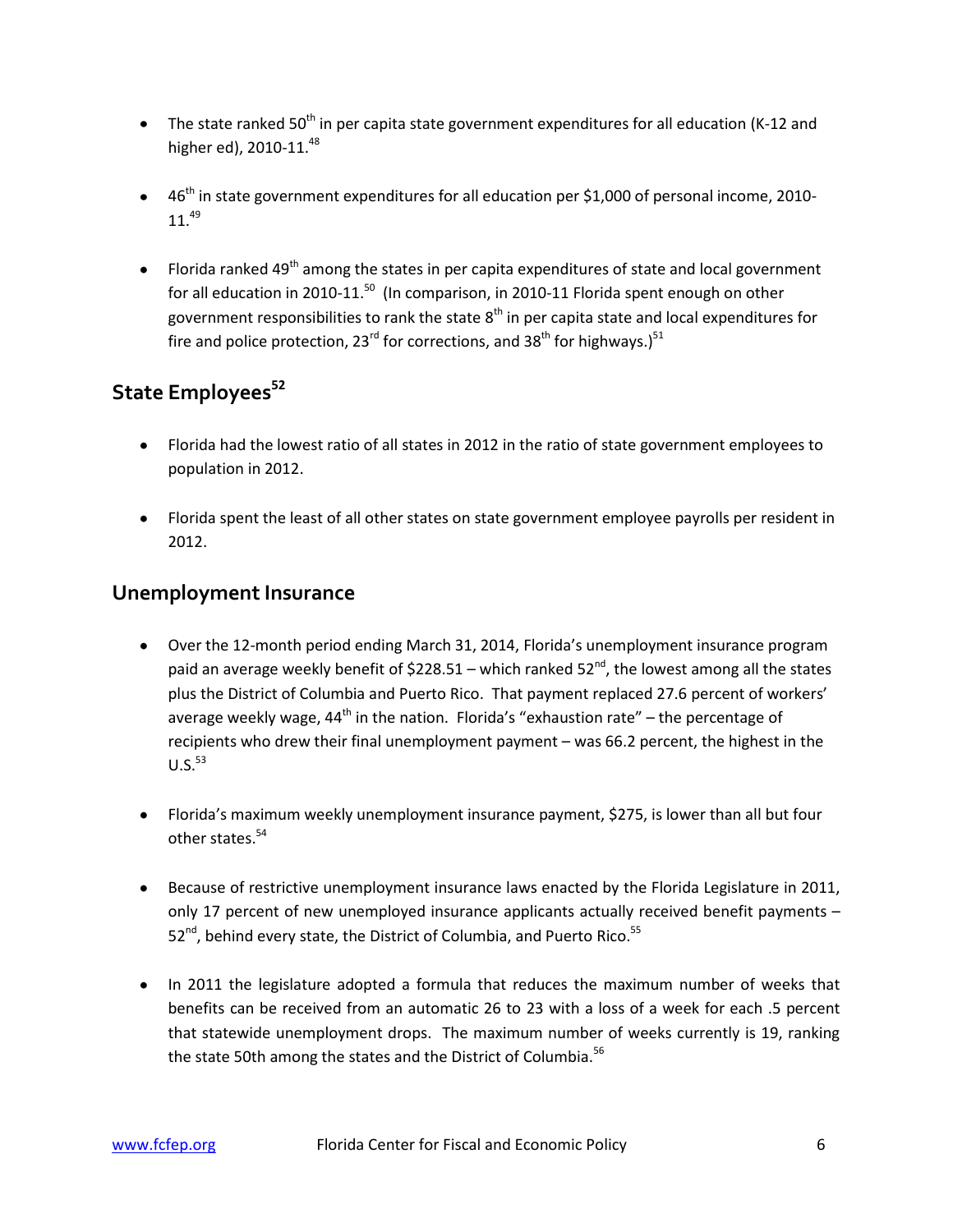# **Population**

- Florida's estimated population was 19,552,860 in 2013, up from 18,082,690 in the 2010 Census.<sup>57</sup>
- Florida's minority population, including Hispanics, is 42.1 percent, greater than the national percentage of 36.3 percent and New York's 41.7.<sup>58</sup>
- Current estimates are that Florida's population will be 23.8 million in 2030,<sup>59</sup> an increase of 4.2 million people from 19.6 million in 2013. $^{60}$  Those who are 60 years or older will account for 55.5 percent of the growth, and the youngest group (0-17) 14.2 percent.  $61$
- 51.1 percent of Floridians are female, 78 percent are white (including Hispanic/Latino); and 17 percent African-American/Black. Of the white population, 78 percent identify as Hispanic or Latino. Asian, American Indian and other ethnicities comprise the remainder of the population.<sup>62</sup>
- In 2011 Florida had the second-largest black population in the country, after New York. However, 10 states have a higher percentage of blacks. Almost a third of blacks in Florida claim a foreign ancestry, mostly Haitian, Jamaican, Bahamian, Dominicans and others of African descent from the Caribbean.<sup>63</sup>
- Florida has the second-largest migrant (foreign-born) population in the U.S. $^{64}$
- Seven of Florida's 67 counties account for 51.9 percent of the state population. 33 Florida counties have less than 100,000 people.<sup>65</sup>
- Florida's working age population (25-54) comprised 41.5 percent of the total population. Currently it is at 39.1 percent and is projected to drop to 36.1 percent as the baby boom generation ages and retires. Florida's over 65 populations is estimated to be 24.1 percent in 2030.66
- State economists say that "the ability to create new jobs will be constrained by the qualified workers….The increased cost of government services (due to higher prices and larger caseloads) and suppressed economic growth will make budget gaps worsen."<sup>67</sup> This will be exacerbated by the fact that retirees tend to spend more on services than they do on taxable goods."

#### **Tax Cuts and Other Revenue Reductions**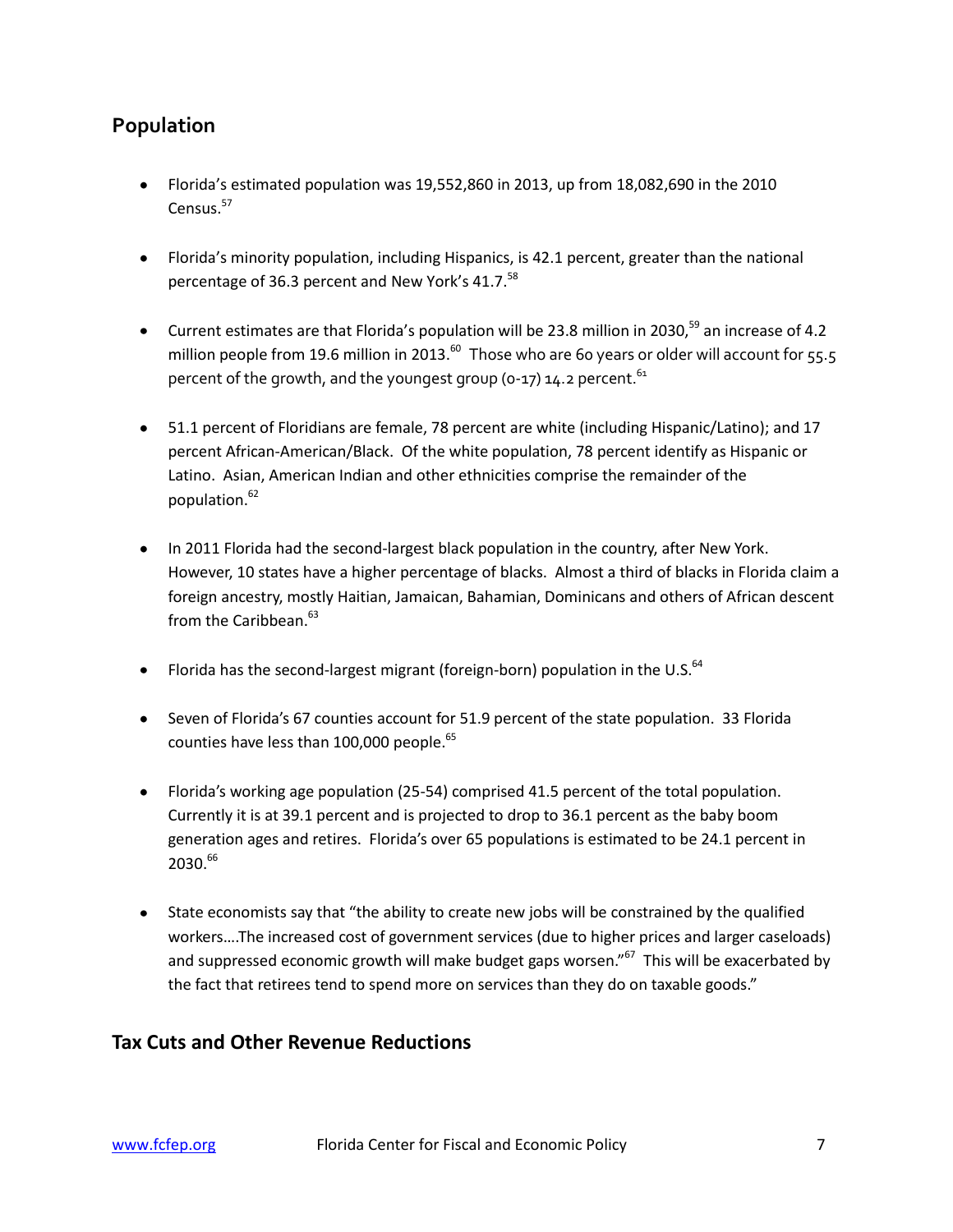- The 2014 legislature reduced state revenues in the current fiscal year by \$558 million with tax and fee cuts and other bills affecting revenue. About \$307 million of that total is the result of rolling back motor vehicle fees. Sales tax holidays for back-to-school, hurricane preparedness and energy efficiency accounted for another \$36 million in reduction of revenue and sales tax exemptions another \$19 million.<sup>68</sup> These revenues could have been spent to recoup some of the reductions in programs and services that the legislature made during the recession.
- In its 2013 session, the legislature reduced recurring state revenues by \$466 million. Among the cuts were \$28 million for sales tax holidays, \$18 million in sales tax exemptions for manufacturing machinery and equipment, and reductions in state revenues for clerk s of court fees. $69$
- These revenues could have been spent to recoup some of the reductions in programs and services that the legislature made during the recession.

This Issue Brief was researched and written by Alan Stonecipher, analyst. Karen Woodall, executive director.

This brief was supported by Florida New Majority. [www.FlNewmajority.org](http://www.flnewmajority.org/)

#### **Endnotes**

 $\overline{\phantom{a}}$ <sup>1</sup> "Florida: An Economic Overview," Office of Economic and Demographic Research, Florida Legislature, July 15, 2014. Page 11. http://edr.state.fl.us/Content/presentations/economic/FlEconomicOverview 7-15-14.pdf <sup>2</sup> State and County Quick Facts, U.S. Census Bureau. <http://quickfacts.census.gov/qfd/states/12000.html>

 $^3$  "Rankings & Estimates. Rankings of the States 2013 and Estimates of School Statistics 2014," NEA Research, National Education Association, March 2014. Pages 46-47. [http://www.nea.org/assets/docs/NEA-Rankings-and-](http://www.nea.org/assets/docs/NEA-Rankings-and-Estimates-2013-2014.pdf)[Estimates-2013-2014.pdf](http://www.nea.org/assets/docs/NEA-Rankings-and-Estimates-2013-2014.pdf)

<sup>&</sup>lt;sup>4</sup> "Raising Expectations," A State Scorecard on Long-Term Services and Supports for Older Adults, People with Physical Disabilities, and Family Caregivers 2014," AARP, the Commonwealth Fund and the SCAN Foundation. [http://www.longtermscorecard.org/~/media/Microsite/Files/2014/Reinhard\\_LTSS\\_Scorecard\\_Exec\\_Summary\\_we](http://www.longtermscorecard.org/~/media/Microsite/Files/2014/Reinhard_LTSS_Scorecard_Exec_Summary_web_616.pdf) [b\\_616.pdf](http://www.longtermscorecard.org/~/media/Microsite/Files/2014/Reinhard_LTSS_Scorecard_Exec_Summary_web_616.pdf)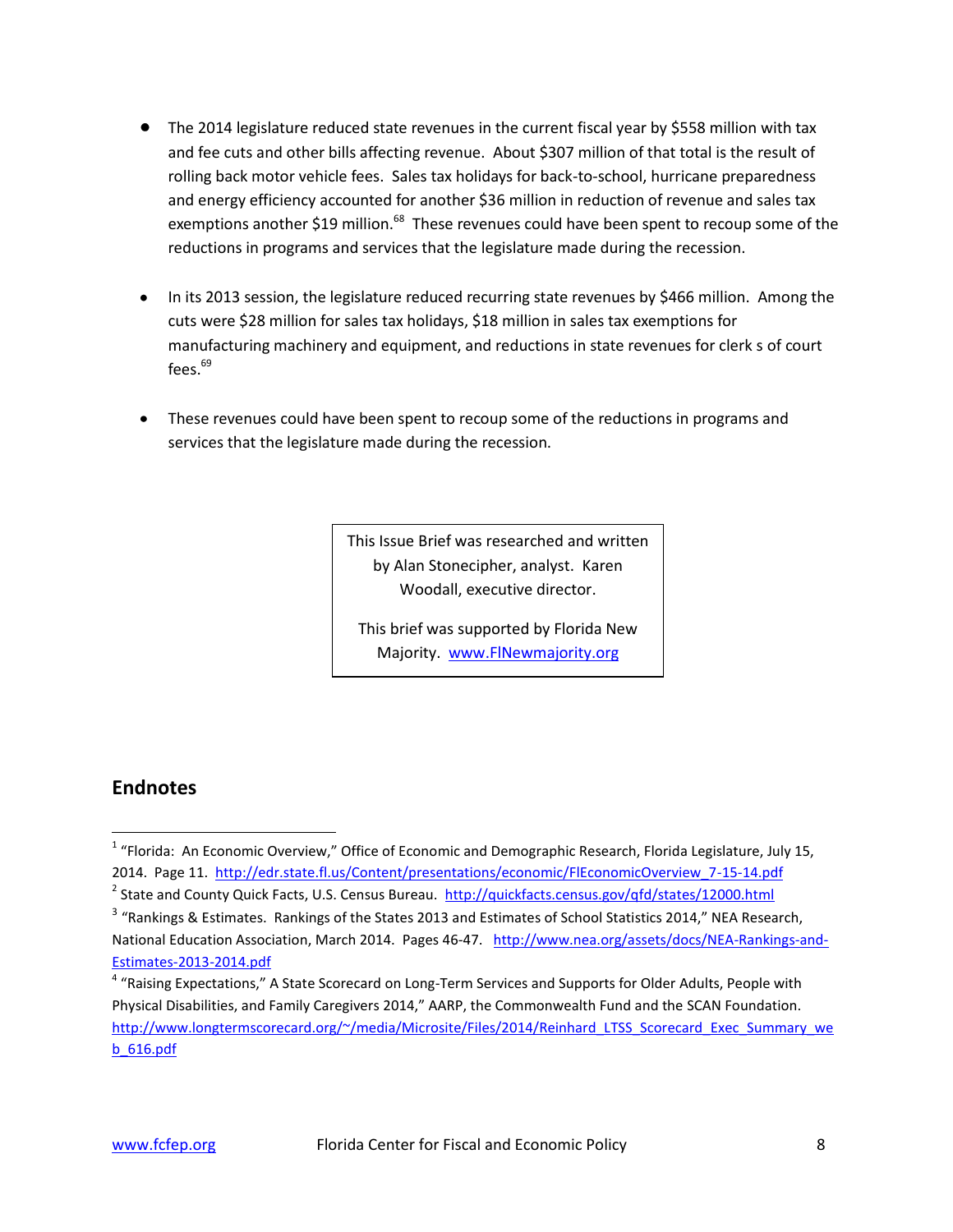<sup>5</sup> Labor Force Statistics from the Current Population Survey. <http://data.bls.gov/timeseries/LNS14000000>

| <sup>6</sup> "Florida's June Employment Figures Released," Florida Department of Economic Opportunity, July 18, 2014. |  |
|-----------------------------------------------------------------------------------------------------------------------|--|
| http://lmsresources.labormarketinfo.com/library/press/release.pdf                                                     |  |

<sup>7</sup> "Florida: An Economic Overview," Office of Economic and Demographic Research, Florida Legislature, July 15, 2014. Page 5. [http://edr.state.fl.us/Content/presentations/economic/FlEconomicOverview\\_7-15-14.pdf](http://edr.state.fl.us/Content/presentations/economic/FlEconomicOverview_7-15-14.pdf)

<sup>8</sup> "Florida's June Employment Figures Released," Florida Department of Economic Opportunity, July 18, 2014. <http://lmsresources.labormarketinfo.com/library/press/release.pdf>

<sup>9</sup> Unemployment Rates for States, Local Area Unemployment Statistics, U.S. Department of Labor. <http://www.bls.gov/web/laus/laumstrk.htm>

<sup>11</sup> "Florida: An Economic Overview," Office of Economic and Demographic Research, Florida Legislature, July 15, 2014. Page 7. [http://edr.state.fl.us/Content/presentations/economic/FlEconomicOverview\\_7-15-14.pdf](http://edr.state.fl.us/Content/presentations/economic/FlEconomicOverview_7-15-14.pdf)

<sup>12</sup> "Florida: An Economic Overview," Office of Economic and Demographic Research, Florida Legislature, July 15, 2014. Page 7. [http://edr.state.fl.us/Content/presentations/economic/FlEconomicOverview\\_7-15-14.pdf](http://edr.state.fl.us/Content/presentations/economic/FlEconomicOverview_7-15-14.pdf)

<sup>13</sup> "Florida: An Economic Overview," Office of Economic and Demographic Research, Florida Legislature, July 15, 2014. Page 4. [http://edr.state.fl.us/Content/presentations/economic/FlEconomicOverview\\_7-15-14.pdf](http://edr.state.fl.us/Content/presentations/economic/FlEconomicOverview_7-15-14.pdf)

<sup>14</sup> "Florida: An Economic Overview," Office of Economic and Demographic Research, Florida Legislature, July 15, 2014. Page 9. [http://edr.state.fl.us/Content/presentations/economic/FlEconomicOverview\\_7-15-14.pdf](http://edr.state.fl.us/Content/presentations/economic/FlEconomicOverview_7-15-14.pdf)

<sup>15</sup> Median Household Income by State – Single-Year Estimate, Annual Social and Economic Supplement, U.S. Census. <http://www.census.gov/hhes/www/income/data/statemedian/index.html>

Table H-8. Median Household Income by State: 1984 to 2012

<sup>16</sup> "Florida Leads Nation in Foreclosures So Far This Year," Miami Herald, July 21, 2014.

<http://www.miamiherald.com/2014/07/21/4246497/fla-leads-nation-in-foreclosures.html>

<sup>17</sup> "Florida: An Economic Overview," Office of Economic and Demographic Research, Florida Legislature, July 15, 2014. Page 20. [http://edr.state.fl.us/Content/presentations/economic/FlEconomicOverview\\_7-15-14.pdf](http://edr.state.fl.us/Content/presentations/economic/FlEconomicOverview_7-15-14.pdf)

<sup>18</sup> "Florida: An Economic Overview," Office of Economic and Demographic Research, Florida Legislature, July 15,

2014. Page 22. [http://edr.state.fl.us/Content/presentations/economic/FlEconomicOverview\\_7-15-14.pdf](http://edr.state.fl.us/Content/presentations/economic/FlEconomicOverview_7-15-14.pdf)

<sup>19</sup> "Poverty: 2000-2012," American Community Survey Briefs, September 2013.

<http://www.census.gov/prod/2013pubs/acsbr12-01.pdf>

<sup>20</sup> Selected Economic Characteristics, 2012 American Community Survey 1-Year Estimates, United States Census Bureau.

<http://factfinder2.census.gov/faces/tableservices/jsf/pages/productview.xhtml?src=bkmk>

 $21$  "Poverty: 2000-2012," American Community Survey Briefs, September 2013.

<http://www.census.gov/prod/2013pubs/acsbr12-01.pdf>

<sup>22</sup> 2012 HHS Poverty Guidelines. <http://aspe.hhs.gov/poverty/12poverty.shtml>

<sup>23</sup> 2014 Poverty Guidelines. [http://www.medicaid.gov/Medicaid-CHIP-Program-Information/By-](http://www.medicaid.gov/Medicaid-CHIP-Program-Information/By-Topics/Eligibility/Downloads/2014-Federal-Poverty-level-charts.pdf)

[Topics/Eligibility/Downloads/2014-Federal-Poverty-level-charts.pdf](http://www.medicaid.gov/Medicaid-CHIP-Program-Information/By-Topics/Eligibility/Downloads/2014-Federal-Poverty-level-charts.pdf)

<sup>24</sup> "California Poverty Rate Highest In Nation Based On New Census Department Figures," Huffington Post, November 15, 2012. [http://www.huffingtonpost.com/2012/11/14/california-poverty\\_n\\_2132920.html](http://www.huffingtonpost.com/2012/11/14/california-poverty_n_2132920.html)

<sup>25</sup> U.S. Census Bureau, 2010 American Community Survey.

<sup>26</sup> "The Increasingly Unequal States of America Income Inequality by State, 1917 to 2011," February 19, 2014, Economic Policy Institute. <http://www.epi.org/publication/unequal-states/>

<sup>27</sup> Health Insurance Coverage Status,

2012 American Community Survey 1-Year Estimates

 $\overline{\phantom{a}}$ 

<sup>&</sup>lt;sup>10</sup> "Florida's June Employment Figures Released," Florida Department of Economic Opportunity, July 18, 2014. <http://lmsresources.labormarketinfo.com/library/press/release.pdf>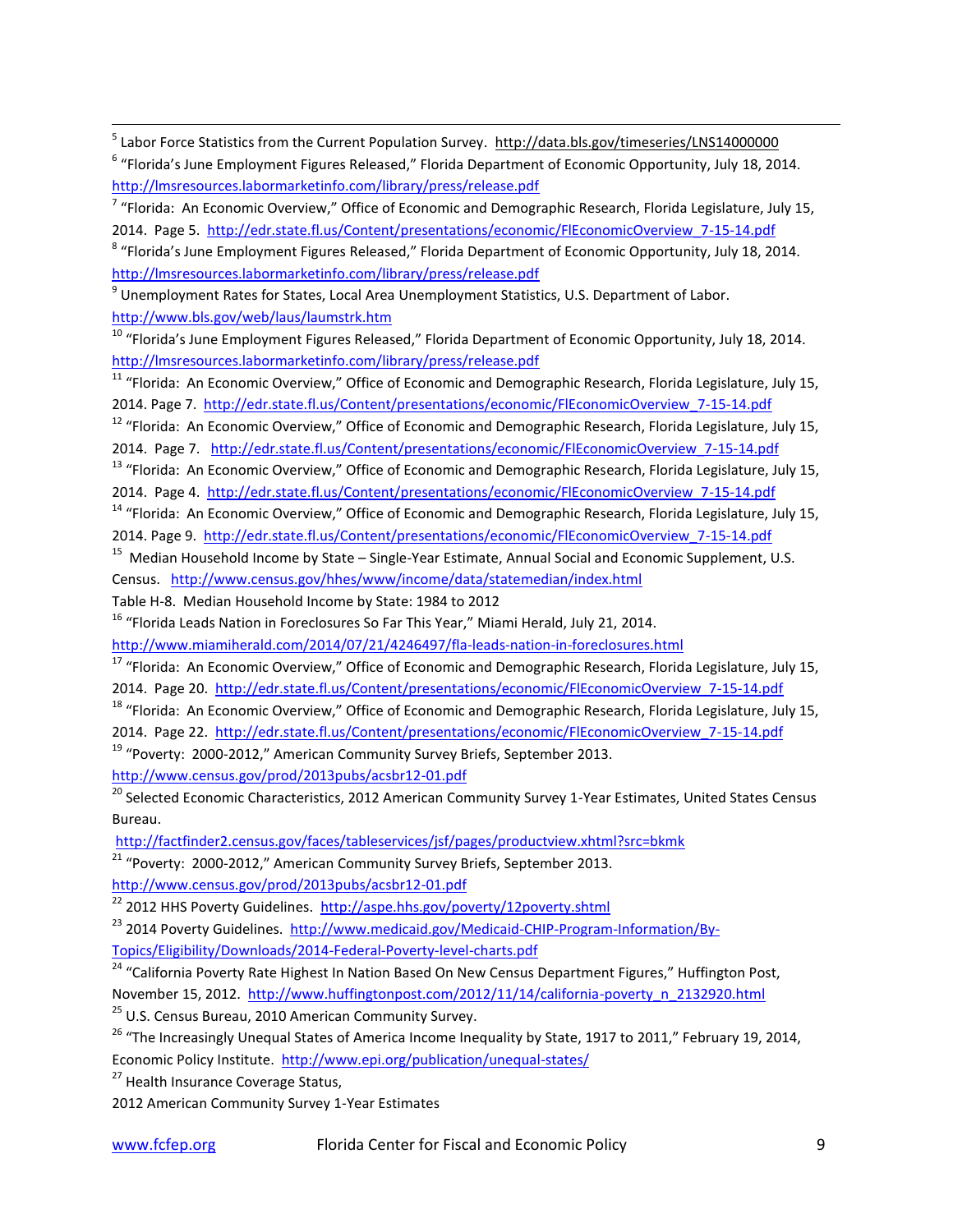[http://factfinder2.census.gov/faces/tableservices/jsf/pages/productview.xhtml?pid=ACS\\_12\\_1YR\\_S2701&prodTyp](http://factfinder2.census.gov/faces/tableservices/jsf/pages/productview.xhtml?pid=ACS_12_1YR_S2701&prodType=table) [e=table](http://factfinder2.census.gov/faces/tableservices/jsf/pages/productview.xhtml?pid=ACS_12_1YR_S2701&prodType=table)

<sup>28</sup> Characteristics of Poor Uninsured Adults who Fall into the Coverage Gap, Kaiser Family Foundation, December 17, 2013.

<http://kff.org/health-reform/issue-brief/characteristics-of-poor-uninsured-adults-who-fall-into-the-coverage-gap/> <sup>29</sup> "Medicaid Expansion in Florida – A Latino Perspective," National Council of La Raza Issue Brief 2014.

[http://www.nclr.org/images/uploads/publications/ib26\\_medicaidexpansioninflorida.pdf](http://www.nclr.org/images/uploads/publications/ib26_medicaidexpansioninflorida.pdf)

**<sup>30</sup>** Rates of Uninsured by State Before & After Obamacare, wallethub.com. [http://wallethub.com/edu/rates-of](http://wallethub.com/edu/rates-of-uninsured-by-state-before-after-obamacare/4800/)[uninsured-by-state-before-after-obamacare/4800/](http://wallethub.com/edu/rates-of-uninsured-by-state-before-after-obamacare/4800/)

<sup>31</sup> "Affordable Care Act Funding: An Analysis of Grant Programs under Health Care Reform," Center for Healthcare Research and Transformation," September 2012. [http://www.chrt.org/assets/price-of-care/CHRT-Issue-Brief-](http://www.chrt.org/assets/price-of-care/CHRT-Issue-Brief-September-2012.pdf)[September-2012.pdf](http://www.chrt.org/assets/price-of-care/CHRT-Issue-Brief-September-2012.pdf)

<sup>32</sup> Kidswell Florida ToolKit, [www.kidswellflorida.org.](http://www.kidswellflorida.org/)

 $\overline{\phantom{a}}$ 

<sup>33</sup> "For Kids' Sake: State-Level Trends in Children's Health Insurance, a State-by-State Analysis," 2014, State Health Access Data Assistance Center, Robert Wood Johnson Foundation.

<http://www.rwjf.org/content/dam/farm/reports/reports/2014/rwjf412274>

<sup>34</sup> "Raising Expectations," A State Scorecard on Long-Term Services and Supports for Older Adults, People with Physical Disabilities, and Family Caregivers 2014," AARP, the Commonwealth Fund and the SCAN Foundation. [http://www.longtermscorecard.org/~/media/Microsite/Files/2014/Reinhard\\_LTSS\\_Scorecard\\_Exec\\_Summary\\_we](http://www.longtermscorecard.org/~/media/Microsite/Files/2014/Reinhard_LTSS_Scorecard_Exec_Summary_web_616.pdf) [b\\_616.pdf](http://www.longtermscorecard.org/~/media/Microsite/Files/2014/Reinhard_LTSS_Scorecard_Exec_Summary_web_616.pdf)

<sup>35</sup> State of Florida Public Assistance Caseload Report, ACCESS Florida, Florida Department of Children and Families. <http://www.dcf.state.fl.us/programs/access/StandardDataReports.asp>

<sup>36</sup> "Thousands of student arrests alarm Florida justice leaders," Orlando Sentinel, February 10, 2013. [http://articles.orlandosentinel.com/2013-02-10/features/os-school-arrests-florida-prison-pipeline-](http://articles.orlandosentinel.com/2013-02-10/features/os-school-arrests-florida-prison-pipeline-20130209_1_school-arrests-disabled-students-juvenile-justice)[20130209\\_1\\_school-arrests-disabled-students-juvenile-justice](http://articles.orlandosentinel.com/2013-02-10/features/os-school-arrests-florida-prison-pipeline-20130209_1_school-arrests-disabled-students-juvenile-justice)

<sup>37</sup> "Branded for Life - Florida's Prosecution of Children as Adults under its 'Direct File' Statute," Human Rights Watch, April 2014[. www.hrw.org](http://www.hrw.org/)

<sup>38</sup> State of Florida Public Assistance Caseload Report, ACCESS Florida, Florida Department of Children and Families. <http://www.dcf.state.fl.us/programs/access/StandardDataReports.asp>

<sup>39</sup> "Who Pays: A Distributional Analysis of the Tax Systems in All 50 States," Institute on Taxation and Economic Policy, January 2013.<http://www.itep.org/pdf/whopaysreport.pdf>

<sup>40</sup> 2013 State Tax Collection by Source (Percentage of Total), Federation of Tax Administrators. <http://www.taxadmin.org/fta/rate/13taxdis.html>

<sup>41</sup> "The Condition of Florida by the Numbers," Florida Center for Fiscal and Economic Policy, January 2012. <http://www.fcfep.org/attachments/20120108--The%20Condition%20of%20Florida%20by%20the%20Numbers.pdf>

<sup>42</sup> State and Local Tax Revenue Per Capita, Selected Years 1977-2011, Tax Policy Center.

<http://www.taxpolicycenter.org/taxfacts/displayafact.cfm?Docid=513>

<sup>43</sup>"State Higher Education Finance FY 2013," State Higher Education Executive Officers (SHEEO), Page 35. [http://www.sheeo.org/sites/default/files/publications/SHEF\\_FY13\\_04292014.pdf](http://www.sheeo.org/sites/default/files/publications/SHEF_FY13_04292014.pdf)

<sup>44</sup> "State Higher Education Finance FY 2013," State Higher Education Executive Officers (SHEEO), Page 31. [http://www.sheeo.org/sites/default/files/publications/SHEF\\_FY13\\_04292014.pdf](http://www.sheeo.org/sites/default/files/publications/SHEF_FY13_04292014.pdf)

<sup>45</sup> "Rankings & Estimates. Rankings of the States 2013 and Estimates of School Statistics 2014," NEA Research,

National Education Association, March 2014. Page 36. [http://www.nea.org/assets/docs/NEA-Rankings-and-](http://www.nea.org/assets/docs/NEA-Rankings-and-Estimates-2013-2014.pdf)[Estimates-2013-2014.pdf](http://www.nea.org/assets/docs/NEA-Rankings-and-Estimates-2013-2014.pdf)

 $46$  Ibid. Page 37.